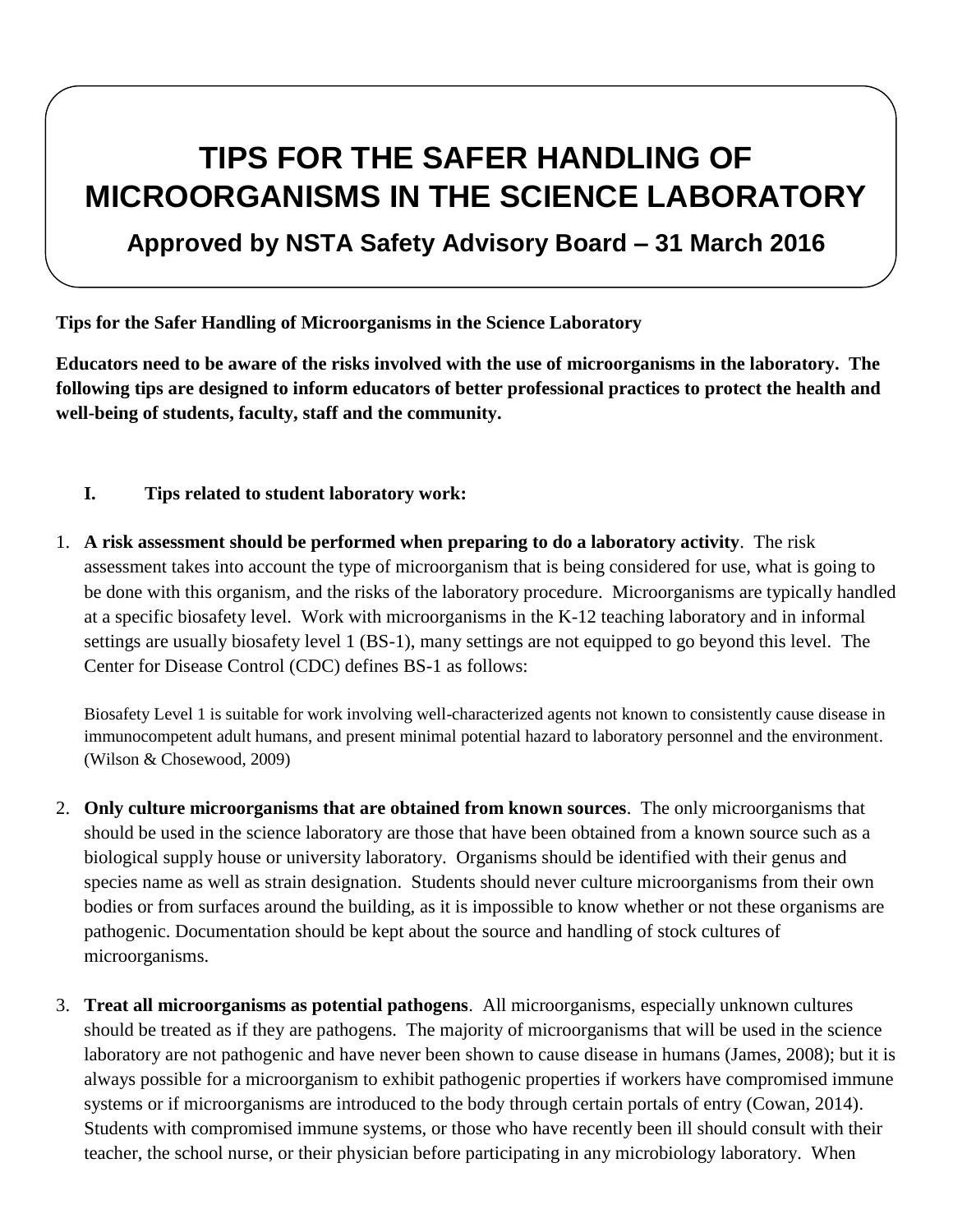transferring bacterial colonies, lift the Petri dish cover at a  $45^{\circ}$  angle to avoid exposing the entire container to the air. Students must be instructed to minimize the amount of time that inoculated growth media are exposed to the environment.

- 4. **Personal Hygiene**. Students should not wear open toed shoes (sandals or flip flops), long hair should be tied back, and hands should be kept away from the face at all times. Dangling jewelry should not be worn while handling microorganisms. Hanging clothing should be secured close to the body. Students should not apply cosmetics, adjust contact lenses or bite nails while in the laboratory.
- 5. **Personal Protective Equipment**. Sanitized indirectly vented chemicals splash goggles meeting the ANSI Z87.1 Standard, gloves and aprons or lab coats must be worn through all phases of activities involving the handling or use of bacterial cultures: i.e. set-up, hand-son piece and take down.
- 6. **Wash your hands**. Hands should be washed before and after performing any experiment in the laboratory using disinfectant soap. Non-disinfectant soap can be used if it is the only soap available. Hand sanitizers containing 60-95 % ethanol in gel are effective in killing most microorganisms on hands, provided the hands are free from dirt, grease, or other materials. If a gel-based hand sanitizer is applied after washing hands with non-disinfectant soap, the incidence of microbial contamination by the hands is significantly reduced (Boyce and Pittet, 2002).
- 7. What is the right way to wash hands?



- Wet hands with clean, running water (warm or cold) and apply soap.
- Rub hands together to make a lather and scrub them well; be sure to scrub the backs of hands, between your fingers, and under nails.
- Continue rubbing hands for at least 20 seconds. Need a timer? Hum the "Happy Birthday" song from beginning to end twice.
- Rinse hands well under running water.
- Dry hands using a clean towel or air dry them.

Gloves can be worn for added protection. Because of the increasing prevalence of latex allergy, vinyl or nitrile gloves are recommended. Wash hands with soap and water after removing gloves.

#### **How to Remove Gloves Safely**

Teachers should demonstrate for students how to properly remove gloves.

As gloves are removed, avoid allowing the outside surface of the gloves to come in contact with your skin, because the outer surface may have become contaminated. Avoid letting gloves snap, as this may cause contaminants to fly into your eyes or mouth or onto your skin or other people in the area. Remove used gloves before touching anything. Counter tops, faucets, pens and pencils are often contaminated because workers wearing gloves touch them.

The following is a safer way to remove gloves.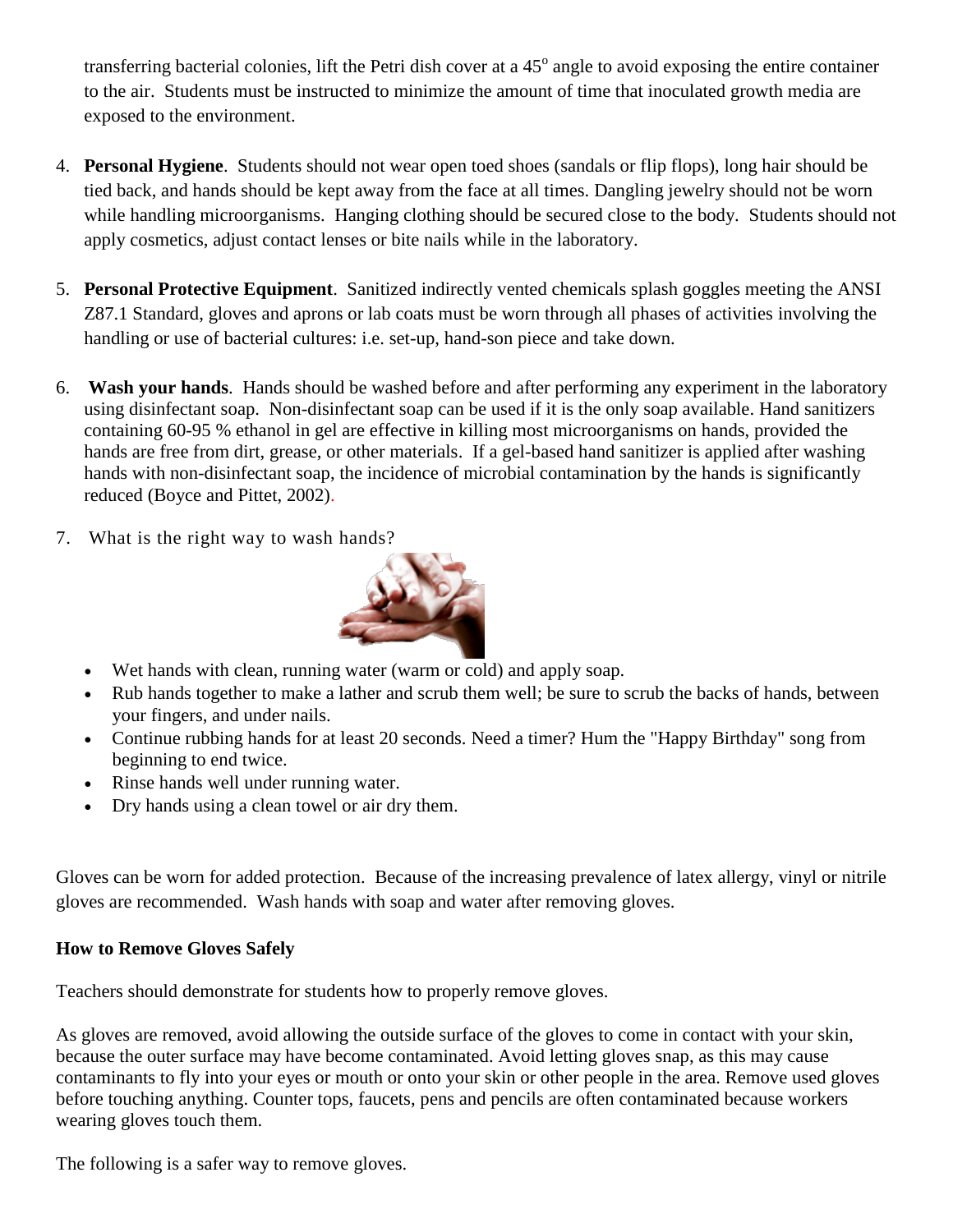Step 1. With right hand, pinch palm of glove on left hand and pull left glove down and off fingers. Form left glove into a ball and hold in fist of right hand.



Step 2. Insert one or two fingers of left ungloved hand under inside rim of right glove on palm side; push glove inside out and down onto fingers and over balled left glove.



Step 3. Grasp gloves, which are now together and inside out, with left hand and remove from right hand.



Step 4. Discard gloves in autoclave biohazard bag.

Step 5. Wash hands thoroughly with soap and water.

**5. Disinfect work areas before and after use**. Benches and work areas should be wiped down before and after working with bacteria. First apply a green cleaner to the surface. Then apply a solution of 70% ethanol,10% bleach, or other suitable surface disinfectant. Follow the directions on the disinfectant to determine the appropriate contact time. Make sure all sources of flames such as Bunsen burners are shut off before using, and paper towels that are used to wipe counters should not be disposed of with the regular trash to prevent the fumes from catching fire. Bleach, if spilled, will stain clothing. Always wear sanitized indirectly vented chemical splash goggles meeting the ANSI Z87.1 Standard when working with disinfectants. Both ethanol and bleach are dangerous to the eyes; students should know the location of the eye wash station before they begin the experiment. Note: 70% alcohol is the optimum concentration that should be used because higher concentrations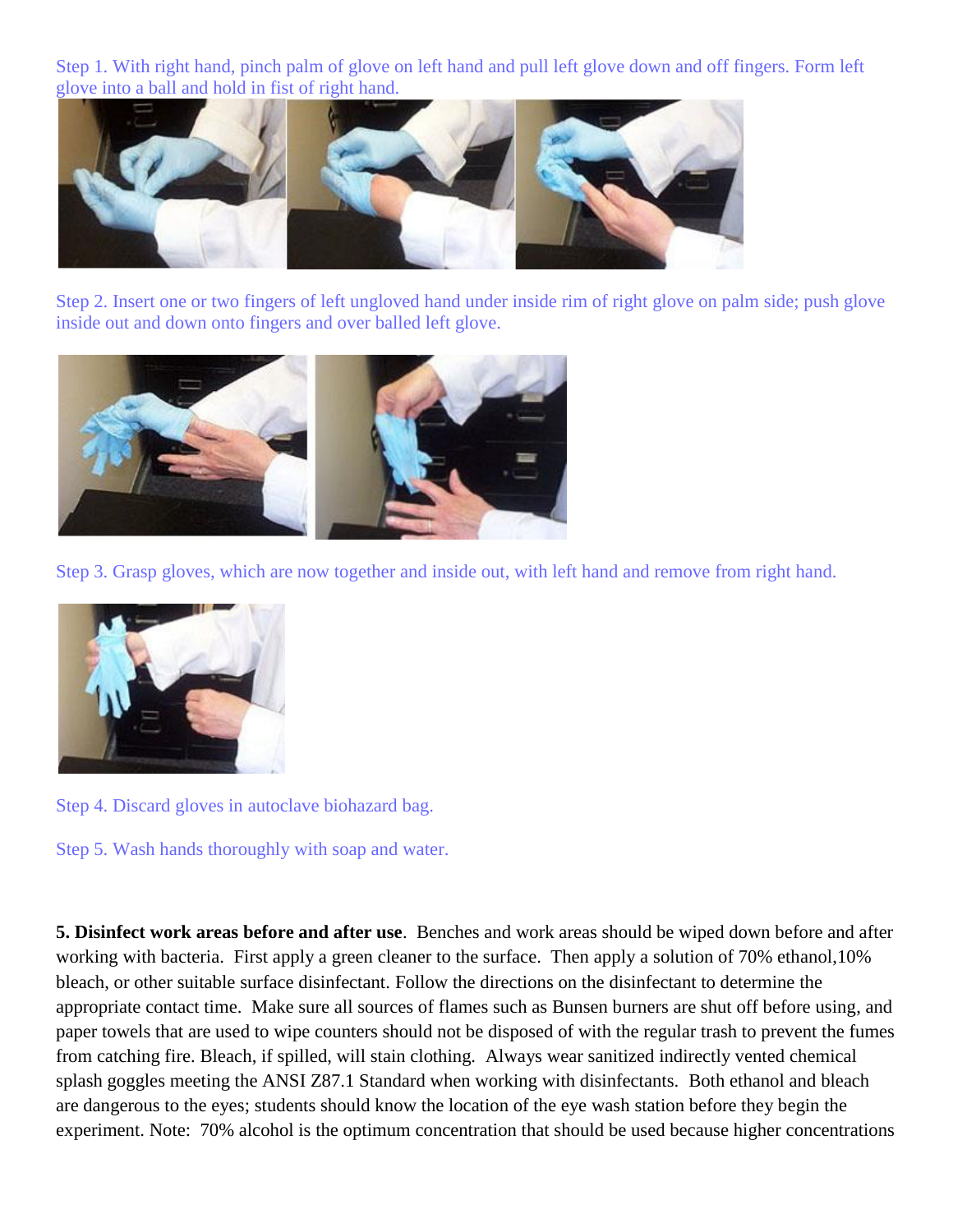are less effective at denaturing proteins in pathogens (Boyce and Pittet, 2002) Do not handle personal items such as cosmetics, cell phones, calculators, pens, pencils, etc. while in the laboratory.

6. Safer and successful microbiology lab activities require proper sterilization of materials before and after each activity. Sterilization is defined as the death of all living things, including spores, in or on an object. It is almost impossible to guarantee total sterility. For practical purposes in secondary education labs, sterilization can generally be achieved using dry heat, filtration, chemicals, or autoclaving.

Dry heat in a preheated laboratory oven at 160 °C for at least two hours may be used to sterilize glass and metal lab equipment. Inoculating loops and the mouths of culture or test tubes should be sterilized by heating in a Bunsen burner flame. An inoculating loop is assumed to be sterile when it glows red hot.

**7. Never pipette by mouth**. Liquid cultures should be transferred using a pipette bulb or pipetting device.

**8. Do not eat or drink in the laboratory or store food in a refrigerator where microorganisms are being stored**. Food and beverages should not be consumed in any laboratory environment. Cuts, broken skin or wounds on the hands should be covered by a water-proof bandage. Gloves should be worn for extra protection. Food or beverages for human consumption should never be stored in a refrigerator with bacterial cultures to prevent the possibility of cross contamination.

**9. Keep only essential papers on the lab bench.** Minimize clutter by keeping only the pages of the lab that is actually being conducted on the lab bench, rather than the whole lab manual. Consider laminating a copy of each lab for the lab bench to be used throughout the day. This copy is easy to wipe clean and disinfect at the end of the lab. If contaminated materials spill onto personal items, the items must be sterilized.

**10. Label everything clearly**. All cultures, media, chemicals and disinfectant should be clearly labeled with their names and the date. Hazardous substances should be labeled as such with their hazard information clearly marked. Agar plates should be labeled on the agar side of the petri plate.

**11. Autoclave or disinfect all waste material**. All items to be discarded after class should be placed in an autoclaveable biohazard bag. Such materials include culture tubes, culture plates, swabs, toothpicks, plastic pipettes, and plastic gloves. The bag should be sterilized with pressurized steam (autoclaved) at  $121^{\circ}$ C at 20 pounds of pressure for 30 to 40 minutes. This time may need to be increased if there is a large volume of material to be sterilized.

**12. Clean up spills with care**. Cover any broken or spilled culture tubes with paper towels saturated with 70% ethanol or 10% bleach (or other suitable disinfectant) and let sit for approximately 10 to 15 minutes according to the manufacturer's instructions for disinfection. Clean up the spill with paper towels and throw all waste into the biohazard bag. Wash area with disinfectant. Clean up glass spills with a broom and dustpan. Contaminated broken glass should be disposed of in a sturdy container that can be autoclaved (an empty liquid laundry detergent bottle with a lid will serve this purpose if a dedicated "sharps" box is unavailable). Keep in mind that we are responsible for the safety of everyone who may come in contact with materials that are being disposed of, including the custodial staff.

NOTE: Teachers should always do a run through of any experiment they plan to perform with their students. This will ensure that all needed equipment for running the lab and cleaning up are available. Teachers should make students and parents aware of potential health and safety hazards in working in the laboratory with bacteria using a Safety Acknowledgement Form. Students should be encouraged under strict confidentiality to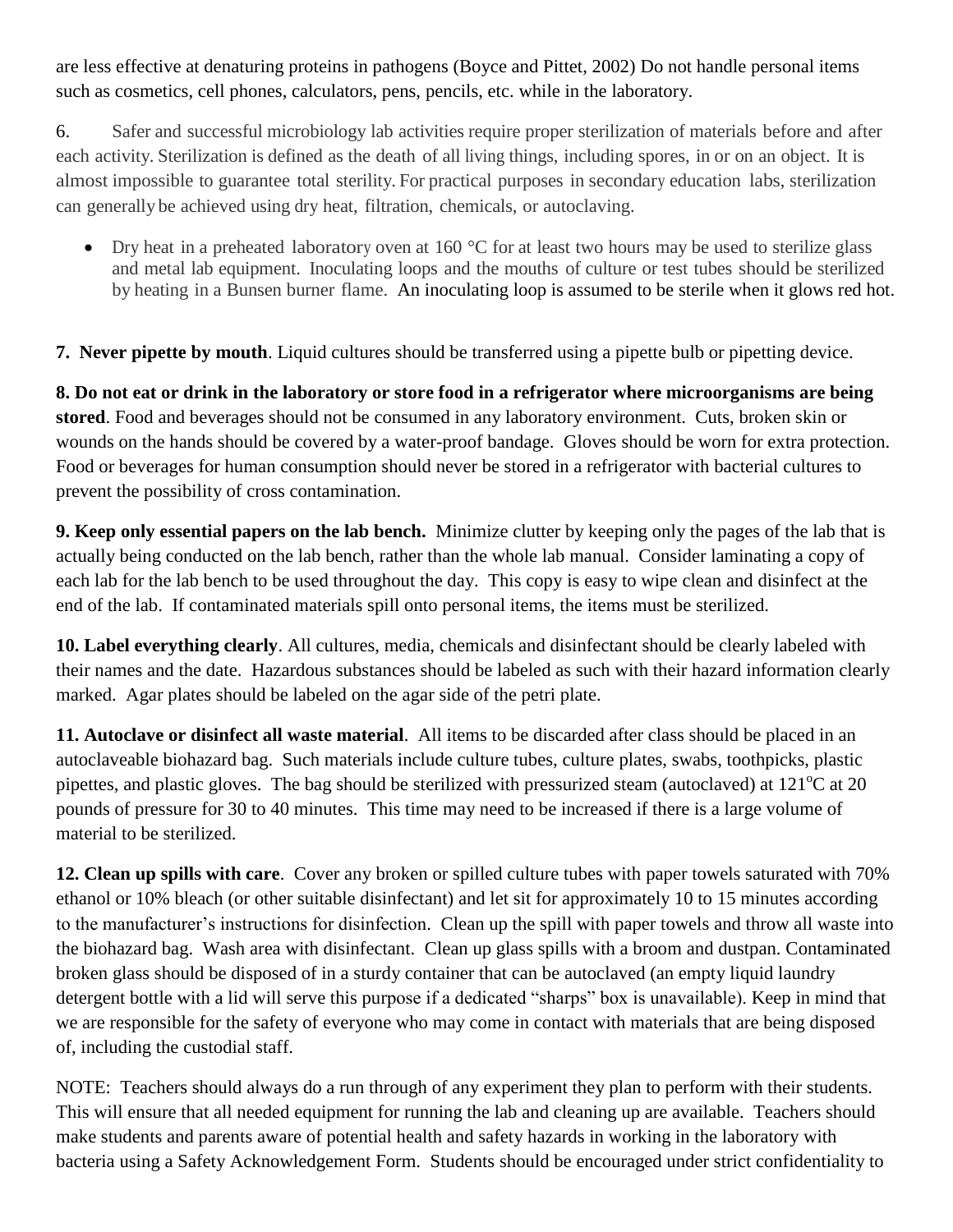let the teacher know their status (if they are immune-compromised or living or caring with someone who is immune-compromised) so an alternative assignment can be made if appropriate. Students should practice all techniques with uninoculated materials (either water or sterile media) before using actual cultures. This practice will allow them to identify problems with technique before these problems are compounded with the danger of cross-contamination.

## II. **Tips related to facility and materials maintenance (for instructors)**

**Preparation of Growth Media:** If growth media are to be prepared by the instructor on-site, there should be a "clean" area for this purpose. The clean area must have limited access, be free from cross-drafts and dust, and be disinfected after all work (with a germicidal ultraviolet lamp or with chemical disinfectant).

- Growth medial should be prepared according to established protocols and sterilized before using. If media is to be autoclaved, containers must not be filled more than halfway. All growth media should be tested for sterility. This is done by holding 5 % of the prepared batch under incubation conditions and checking for contamination. If contamination is detected, the batch of media should be sterilized and discarded.
- Agar plates should always be stored and incubated in the inverted position ("agar up"). Condensation tends to collect on the lid of an agar plate, especially after growth has occurred. If the plate is not inverted, the condensate can drip onto the surface of the plate, potentially causing bacteria to spill out.
- Incubators must be disinfected before and after use using a chemical disinfectant. If incubators are used continuously, they should be disinfected weekly. If cultures are incubated at room temperature, they should be placed in an isolated location, away from other work locations and in a draft free place.

**Sterilization Techniques**: Beyond the measures mentioned above, the following are additional sterilization techniques that can be used:

- All equipment that is used in the culturing of bacteria should be sterilized using pressurized steam (autoclaving). If an autoclave is unavailable, use pre-sterilized products.
- Microbiological membrane filters provide a useful way of cold-sterilizing materials such as enzyme or vitamin solutions, antibiotics, and cell culture media components that would be damaged by high temperatures or chemical treatment. The filters contain pores small enough to prevent passage of microbes but large enough to allow organism-free fluid to flow through. The sterile liquid is collected in a sterile container.
- Materials that are potentially contaminated with microorganisms must be sterilized before disposal. Examples of microbiological waste include bacterial cultures and culture tubes, disposable inoculating tools, Petri dishes, biological culture media, and disposable gloves used when handling living materials. Biological culture media are specifically designed to promote the growth of microorganisms. These organisms will continue to grow even after disposal unless they are destroyed. There are two methods for sterilizing biological waste prior to disposal— autoclaving and chemical sterilization. Objects to be autoclaved should be placed into an autoclaveable biohazard bag (do not place any sharp objects into the bag, however). The biohazard bag should be placed in an autoclave or pressure cooker if an autoclave is not available. The biohazard bag must sealed and sterilized when it is half full. Overfilling a biohazard bag increases the risk of creating a spill of contaminated materials. Recommended sterilization conditions are 30 minutes at 121 °C and 15 psi pressure. The requirement for length of autoclaving and temperature increases at higher altitudes and with increased volumes to be sterilized. Autoclaves and pressure cookers present hazards of high temperature and pressure—carefully follow manufacturers' directions and safety instructions. A log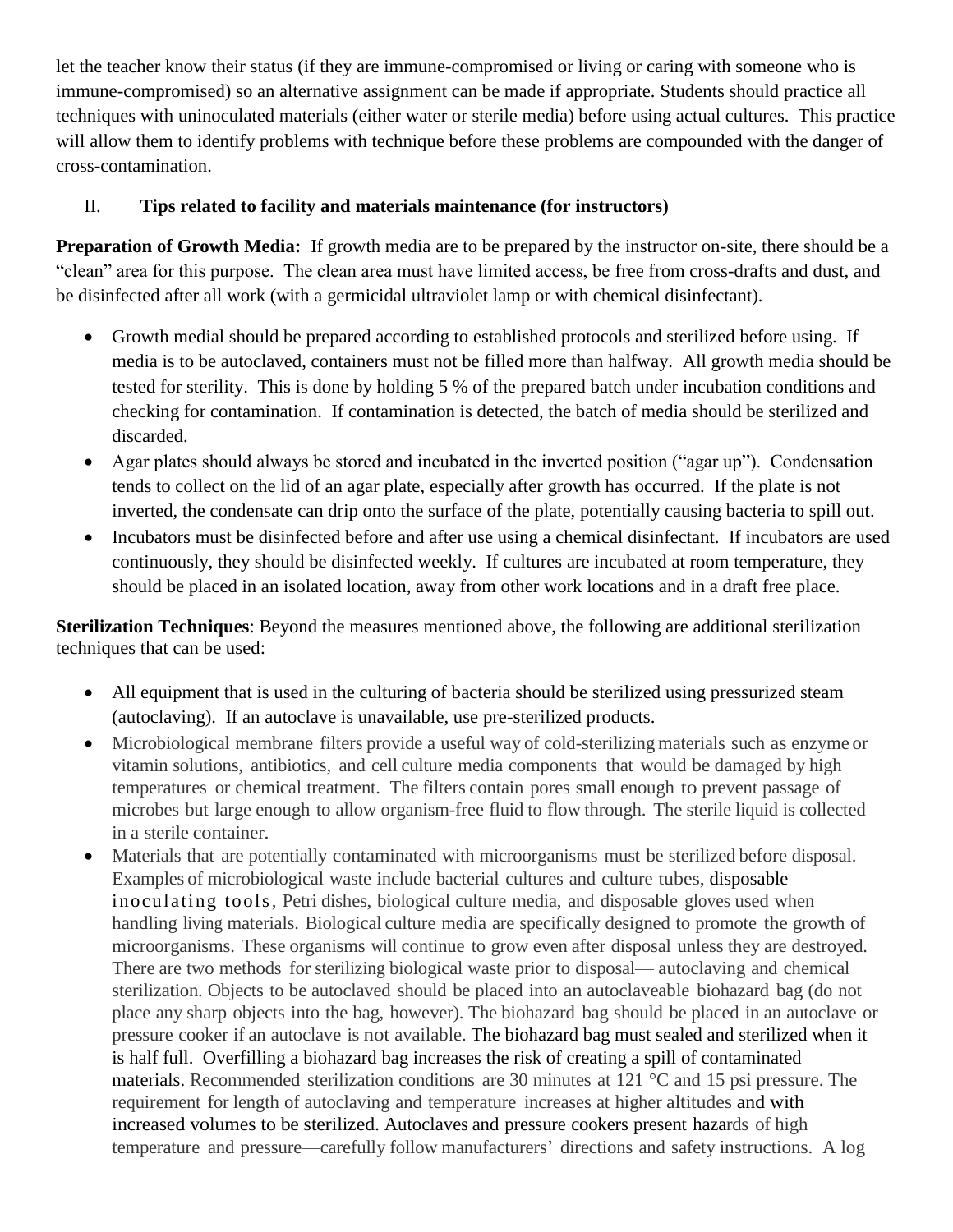should be kept next to the autoclave indicating the date, time, user name and contact information, type of load and items autoclaved. Autoclave performance can be monitored using commercially prepared endospore strips and autoclave tape (which changes appearance after effective sterilization).

#### **Aseptic Technique**

Wear gloves and sanitized indirectly vented chemicals splash goggles meeting the current ANSI Z87.1 Standard through all phases of activities involving the handling or use of bacterial cultures: i.e. set-up, hand-son piece and take down. Label cultures (tubes and agar plates) before inoculation. Do not talk or create breezes while working with live cultures. It is important to sterilize metal inoculating loops between "dips" to control cross-contamination, even when working with the same bacterial strain. Bacteria from the air may contaminate stock cultures. After opening a culture, briefly sweep the mouth of the tube through a burner flame 2–3 times. This creates airflow outward from the tube, preventing contamination. Place the inoculating loop in the flame until it glows red and then allow it to cool. After finishing work with bacterial cultures, sterilize the work area with disinfectant, and wash hands thoroughly with soap and water. Remember to sterilize any areas that may have been touched with your glove. Further information on aseptic technique can be found from the following resources: Recombinant DNA and Biotechnology (Kreuzer & Massey); American Association for Microbiology, 1996; and DNA Science (Micklos & Freyer); Cold Spring Harbor Press, 2003.

#### **Laboratory Physical Space Requirements**

Laboratory spaces where bacteria are being cultured should have the following:

- o Nonporous floors, bench tops, chairs and stools
- o Sinks and running water so that students can wash their hands
- o Eyewash station
- o Lockable classroom door

Personal belongings, particularly food items should not be in the same room where bacterial are being cultured.

### **Documenting Practices**

- Students should be required to sign a safety agreement specific to working with microorganisms (see [NSTA Safety Portal](http://www.nsta.org/safety/) for an example).
- Keep the signed safety agreement on file at the school.
- Document all injuries and spills, following school district policy.
- Safety Data Sheets (SDS) should be on file for all chemicals that will be used in the laboratory.
- Make the list of cultures to be used in the laboratory available to all students, and encourage them to review the list with their physician. Students and parents should be encouraged to bring to the teacher's attention any culture that poses a health risk to that student.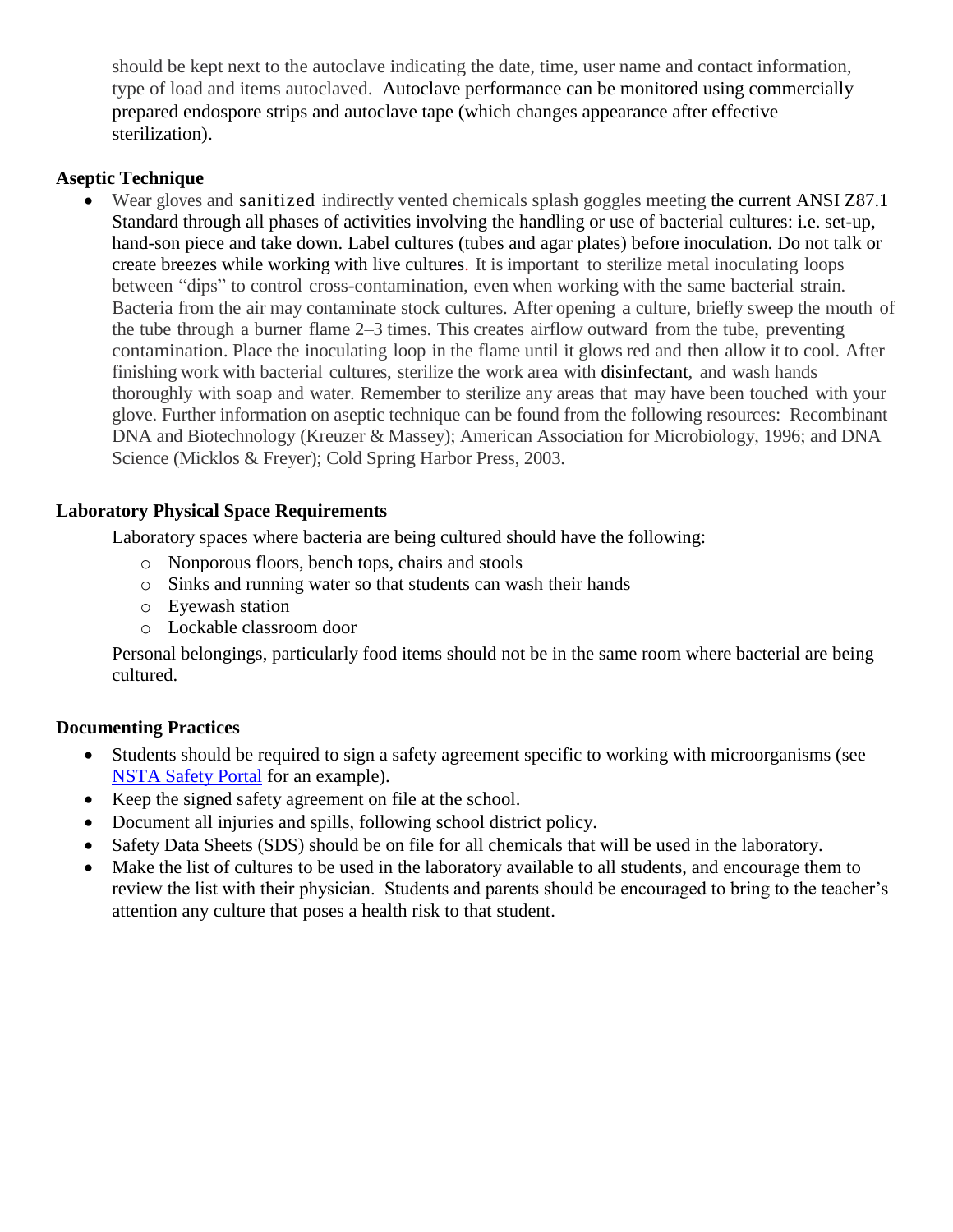Listed below are bacteria and fungi considered safer for advanced high school level science laboratory course activities following appropriate legal safety standards and professional best practices (American Society for Microbiology). Culturing and use of live bacteria is not recommended at the elementary/middle schools and introductory level high school science courses.

#### **BACTERIA:**

*Aquaspirillum itersonii Aquaspirillum serpens Bacillus cereus Bacillus.coagulans Bac*. *megaterium Bac. sphaericus Bac. stearothermophilus Bac*. *subtilis Bac. thuringiensis Clostridium sporogenes Corynebacterium pseudodiphtheriticum Escherichia coli* (only classic strains of K-12, 1776, B and C, and with their indigenous plasmids and phages) *Lactobacillus acidophilus Lactobacillus lactis Micrococcus luteus Micrococcus roseus Rhizobium spp*. *Rhodococcus rhodochrous Rhodospirillum rubrum Sarcina aurantiaca Sarcina lutea Spirillum volutans Staphylococcus epidermidis Streptococcus salivarius*

#### **FUNGI:**

*Saccaromyces cerevisiae*